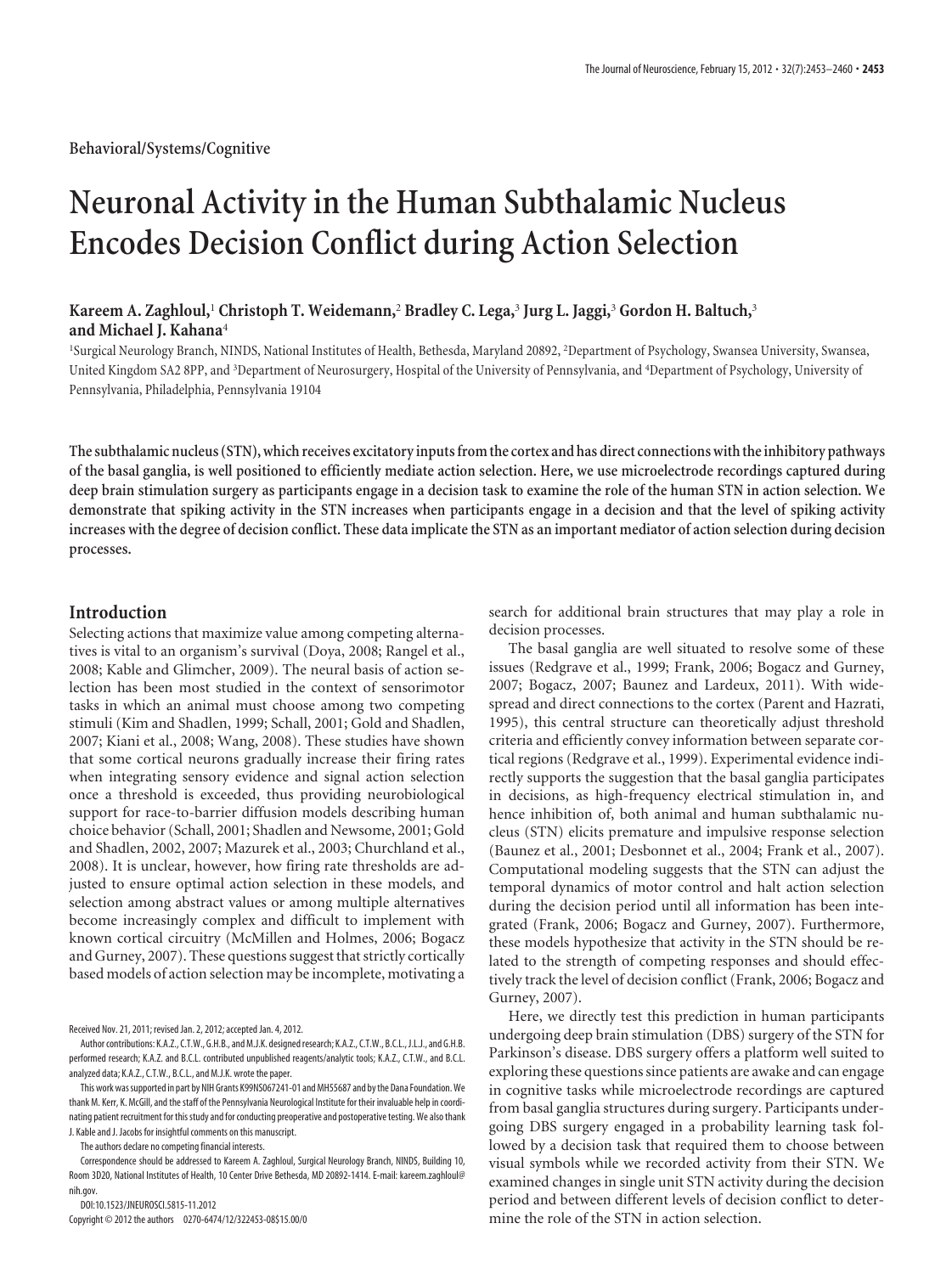#### **Materials and Methods**

*Micrelectrode recordings during deep brain stimulation surgery.* We measured intraoperative activity of the STN in participants undergoing DBS surgery of the STN for Parkinson's disease. Participants volunteered to take part in the study after informed consent was obtained during preoperative consultation for surgery and received no financial compensation for their participation. Per routine presurgical protocol, Parkinson's medications were stopped on the night before surgery (12 h preoperatively); hence, participants engaged in the study while in an OFF state. The study was conducted in accordance with a University of Pennsylvania Institutional Review Board-approved protocol. Ethical constraints limited recordings to only participants with clinical indications for DBS surgery.

Per routine DBS surgery protocol, intraoperative microelectrode recordings were used to identify the STN and, more ventrally, the substantia nigra (SN). Intraoperative microelectrode recordings were performed with 1  $\mu$ m diameter tungsten tip electrodes advanced with a powerassisted microdrive (Jaggi et al., 2004). Microelectrode recordings were captured using a StimPilot recording system (16 bit analog-to-digital converter) and Spike2 data acquisition software [for recording details, see the study by Moyer et al. (2007)]. Signals were sampled at 24 kHz for data analysis.

Intraoperative targeting for microelectrode recording followed by DBS lead implantation in the STN was 12 mm lateral to the anterior commissure (AC)–posterior commissure (PC) line, 3 mm posterior to the midcommisural point, and 5 mm below the AC–PC line. Mean coordinates of the ventral border of STN, identified by microelectrode recordings and referenced to the midcommisural point, were  $x = 13.9$ mm (SE = 0.22),  $y = -3.49$  mm (SE = 0.49), and  $z = -5.59$  mm (SE = 0.78) for left electrode recordings, and  $x = -12.43$  (SE = 0.53),  $y =$  $-3.52$  mm (SE = 0.53), and  $z = -5.37$  mm (SE = 0.88) for right electrode recordings. These coordinates correspond to left and right STN on the Schaltenbrand–Wahren brain atlas. DBS macroelectrode leads were placed with the ventral most electrode at these locations. A postoperative MRI confirmed the final DBS macroelectrode location (see Fig. 1*d*), which followed the same trajectory as microelectrode recordings.

*Behavioral analysis.* The cognitive task used in this study involved a probability learning task followed by a decision task with multiple probability comparisons that was established previously (Frank et al., 2004, 2007). Participants engaged in both tasks in the intraoperative environment while undergoing DBS surgery and while microelectrode recordings were captured from basal ganglia structures. Participants first experienced the tasks during a preoperative consultation several weeks before surgery and were reminded of the test structure immediately before surgery. A single intraoperative experimental session, comprising both tasks, lasted  $\sim$  15 min, depending on the participant's response times. Participants engaged in the probability learning task first while recordings were captured from the SN. In this study, we focus exclusively on the decision making task and associated STN activity. Microelectrodes were subsequently retracted to 0.5 mm dorsal to the ventral STN border, corresponding to the ventral subdivision of STN, where recordings were captured while participants engaged in the decision task (see Fig. 1). Because DBS electrodes are often implanted bilaterally, some participants completed two experimental sessions, yielding 18 experimental sessions from the 14 participants. In these cases, participants were presented with different sets of stimuli for each experimental session.

During the probability learning task, henceforth referred to as the training phase of the experiment, three pairs of symbols (denoted here by pairs letters: AB, CD, EF) were presented in random order, and participants were instructed to choose one of the two stimuli on each trial (see Fig. 1*a*). Selections were made by pressing the button of a handheld controller with either the left or right hand. The three stimulus pairs were characterized by different relative rates of reward (AB, 80 vs 20%; CD, 70 vs 30%; EF, 60 vs 40%). Reward rates associated with each symbol were determined randomly and fixed throughout the experiment. Probabilistic feedback followed each choice. In the event of positive feedback, the selection screen turned green, and an audible ring of a cash register was presented. In the event of negative feedback, the selection screen turned red, and an audible buzz was presented. Each trial consisted of presentation of the stimuli, participant choice, and a 2 s display of feedback. Over the course of the training phase of the experiment, participants should learn the underlying probabilities associated with each symbol.

During the subsequent decision task, henceforth referred to as the testing phase of the experiment, participants were presented with combinations of all symbols, including novel combinations, and instructed to choose one of the two symbols presented on each trial (see Fig. 1*b*). Fifteen symbol pairs, corresponding to every combination of the six symbols presented during training, were presented during testing. Each symbol pair was presented up to 12 times in random order. After each choice, the selection screen turned gray. To prevent further learning of reward probabilities, especially those concerning novel combinations of symbols, no feedback indicating whether the choice was correct was presented.

We quantified learning rates during the training phase of the experiment by dividing the number of total trials into five blocks and calculating how often participants made accurate choices, defined as choosing the symbol with the higher a priori reward rate, within each block (see Fig. 2*a*). For each participant, we defined the reward expectation assigned to each symbol as the rate of selection of that symbol during the final block in training. To assess the level of decision conflict during the testing phase of the experiment, for every symbol pair we calculated the difference in reward expectation between the two symbols. Thus, in the training phase, if a participant selects symbol A 80% of the time in the final block and symbol C 65% of the time, then the difference in reward expectation for the novel combination AC is 0.15. By our convention, positive differences indicate a higher level of reward expectation for the symbol with the higher a priori reward rate. We define decision conflict as one minus the magnitude of the difference in reward expectation such that differences in reward expectation near zero and differences in reward expectation near one indicate high and low levels of decision conflict, respectively.

For statistical analyses of behavioral data, we considered each of the 18 individual experimental sessions as independent events. We used a Wilcoxon rank-sum test across experimental sessions to assess learning between experimental blocks, and a linear regression to assess the relationship between accuracy during the final block of training and testing accuracy. To analyze to what extent participants used the learned reward expectations to inform their decisions, we calculated the mean testing accuracy for each of the 15 symbol pairs presented during testing. We calculated a linear regression and correlation coefficient between testing accuracy and the difference in reward expectation associated with the 15 symbol pairs for each experimental session. To illustrate this relationship across the population, we rank ordered the differences in reward expectation for each participant, and averaged these values and their corresponding testing accuracies across experimental sessions. In Figure 2*c*, we plot the mean and SE across experimental sessions and the average regression slope.

To assess the consistency of this relationship, we performed a *t* test on the correlation coefficients across the 18 experimental sessions. To confirm the significance of this relationship across experimental sessions, we also used a permutation procedure. For each experiment, we generated a null distribution of 1000 permuted correlation coefficients, calculated by shuffling the labels of testing accuracy associated with each symbol pair. We summed correlation coefficients across participants. To generate a *p* value, we determined the position of the summed original correlation coefficients in the distribution of summed correlation coefficients calculated from the permuted data. We used a similar procedure to assess whether the difference in reward expectation correlated with median response time associated with the presentation of each symbol pair.

*Electrophysiology.* We captured activity from 18 microelectrode STN recordings from 14 participants. For each recording, we extracted spikes using the WaveClus spike sorting package, which bandpass filters the raw recorded signals between 400 and 3000 Hz before identifying individual spike events and grouping them into spike clusters (see Fig. 1*c*) (Quiroga et al., 2004). To quantify spike activity during the presentation of symbol pairs during the testing phase of the experiment, we generated perievent spike histograms (50 ms bins; 1250 ms time window, 250 ms before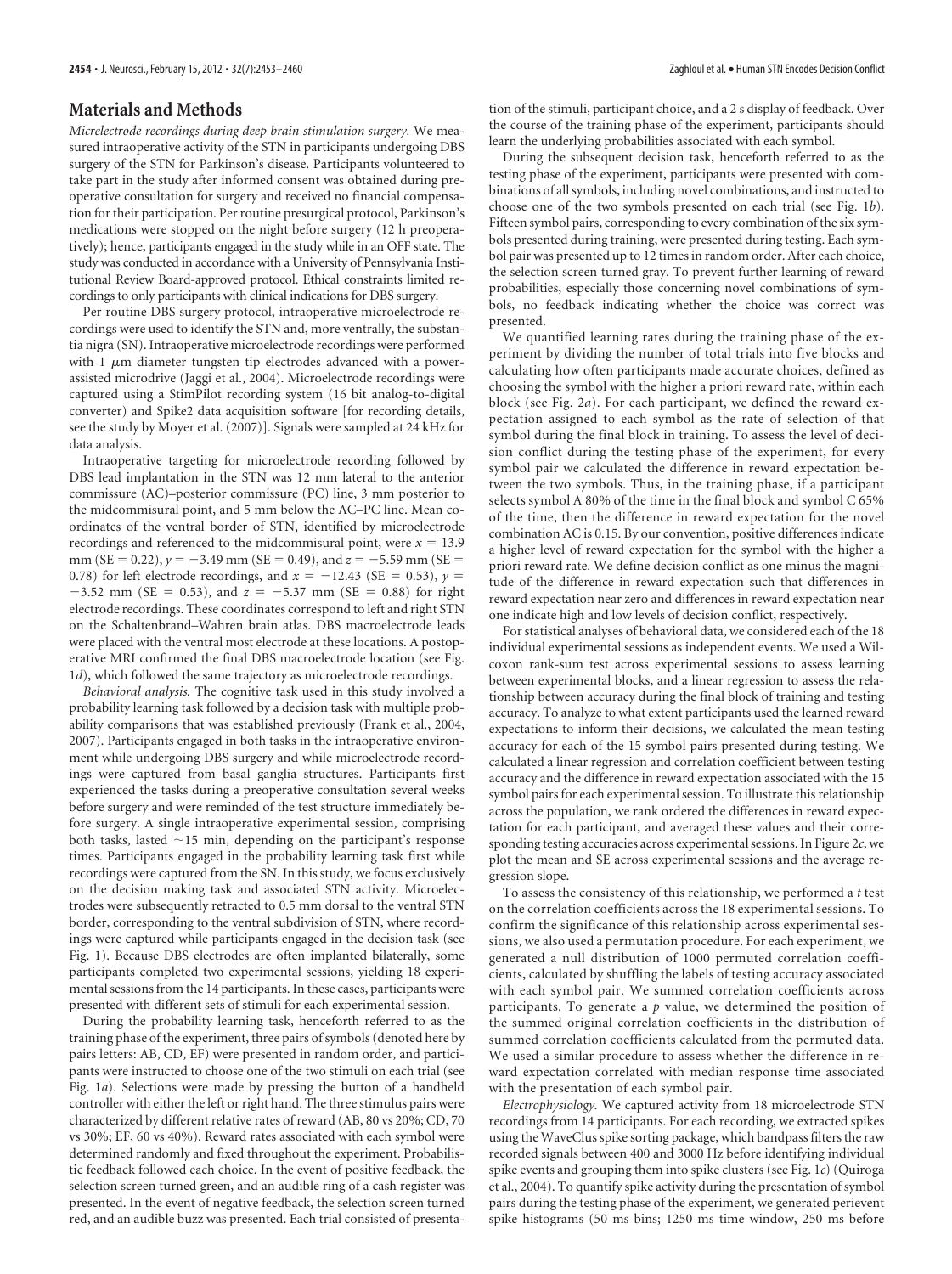stimulus, 1000 ms after stimulus) for each trial during the decision task (see Fig. 3*a*). We compared spike histograms to baseline spiking activity, defined as activity occurring in the interval 500 ms before symbol pair presentation on every trial. Spiking activity on every trial is *z* scored by subtracting the mean and dividing by the SD of baseline spiking activity to compare across cells and across participants.

To compare spike activity in response to different levels of decision conflict, we divided decision conflict into three equally spaced bins. There were, on average, 51.7 trials per experiment ( $SE = 3.9$ ) corresponding to high decision conflict, 51.3 trials ( $SE = 3.9$ ) corresponding to medium decision conflict, and 51.5 trials ( $SE = 3.9$ ) corresponding to low decision conflict. To generate figures demonstrating changes in spiking activity with decision conflict and laterality (see Figs. 3*c*, 4*b*), we calculated a continuous time firing rate by smoothing the spike train from a given trial with a Gaussian kernel with an SD of 25 ms and normalizing by sampling rate. We pooled *z*-scored continuous time firing rates from all trials from all cells. Figures demonstrate the mean spiking activity for each condition calculated from the pooled data. Pooled data were used for illustrative purposes and were not used for statistical analyses in the text. We focused our statistical analyses on the interval between 100 and 400 ms after stimulus onset and on the 300 ms immediately preceding a response (gray shaded regions in figures), as preliminary analyses demonstrated that these intervals were particularly responsive.

*Statistical analysis of spiking data.* We performed statistical analyses on spiking activity by calculating correlations between spiking activity and decision conflict, which in our analysis is a continuous variable that ranges between 0 and 1. For each cell, we calculated the mean spike rate during the interval between 100 and 400 ms after stimulus presentation for each of the 15 symbol pairs presented during testing and then calculated a linear regression and correlation coefficient between the mean spike rates and decision conflicts associated with the 15 symbol pairs. To illustrate this relationship across cells, we rank ordered the levels of decision conflict for each participant and averaged these values and the corresponding spiking rates across experimental sessions. In Figure 3*d*, we plot the mean and SE of the average decision conflict and corresponding spike rates across cells, and the average regression slope.

Because of the limitations in the number of trials recorded in every experimental session, statistical analyses at the individual cell level are rarely significant, and instead are performed at the population level. To assess the consistency of the relationship between spike activity and decision conflict, we performed a *t* test on the individual correlation coefficients calculated for the 27 cells. To confirm the significance of this relationship across the population, we also used a permutation procedure. For each cell, we generated a null distribution of 1000 permuted correlation coefficients, calculated by shuffling the mean spike rates associated with each level of decision conflict. We summed correlation coefficients across cells. To generate a *p* value, we determined the position of the summed original correlation coefficients in the distribution of summed correlation coefficients calculated from the permuted data. For each cell, we also divided decision conflict into three equal bins (five symbol pairs per bin) and calculated the mean spike rate and decision conflict for each bin of decision conflict to perform the same statistical analysis. To assess the consistency and significance of the relationship between spike rate and response time, we used a similar procedure, but calculated the spike rate correlations with response time instead of decision conflict.

To compare the change in spiking activity across specific conditions (e.g., decision period vs baseline, high decision conflict vs low decision conflict trials, ipsilateral vs contralateral trials, win/win vs win/loss, etc.), we averaged *z*-scored firing within each cell for all trials associated with a given condition. For each cell, we calculated the difference in mean firing rate between conditions, generating a single number reflecting the size of the effect for each cell. To determine how consistent this effect was across the population, we performed a two-sided *t* test on these mean differences across cells. To confirm the significance of these differences across the population, we also used a permutation procedure. For each cell, we used a two-sided *t* test to compare the distribution of activity between two conditions, generating a *t* statistic for each comparison. We then permuted the labels for the conditions 1000 times and used a *t* test to



Figure 1. Probability learning and decision task. *a*, In the learning task, three pairs of symbols (denoted here by pairs of letters: AB, CD, EF) are presented in random order. Participants are instructed to choose one of the two stimuli on each trial. Reward rates for each symbol are randomly assigned and fixed throughout the experiment. Probabilistic feedback follows each choice for 2 s. Positive feedback is indicated with a green screen and an audible ring of a cash register. Negative feedback is indicated with a red screen and an audible buzz. **b**, In the decision task, participants are presented with combinations of all symbols and instructed to choose one of the two symbols presented on each trial. Nofeedback indicating whether the choice was correct is presented. Microelectrode recordings are captured from STN during the decision task. The bottom panel represents a typical bandpass filtered STN recording during a single trial of the decision task. Red lines indicate stimulus presentation and button selection. *c*, Histogram of interspike intervals from one spike cluster. Inset, Mean waveform of this spike cluster is shown in black, with SD in gray. Calibration: 10 mV, 0.5 ms. *d*, Postoperative axial MRI demonstrates final placement of DBS leads in bilateral STNs for one participant.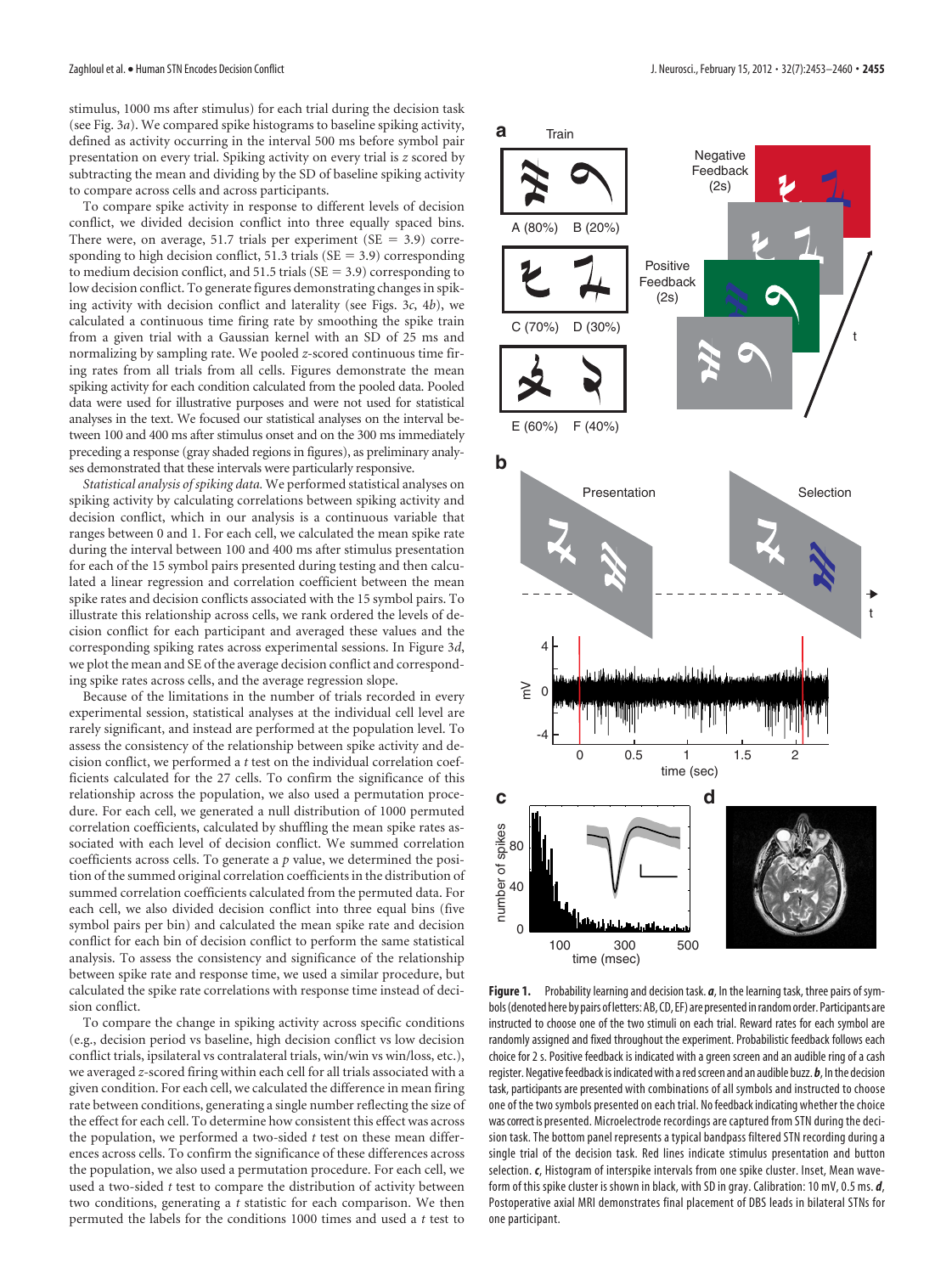

Figure 2. Behavioral performance. *a*, Black, red, and blue traces represent mean accuracy across all participants for the AB, CD, and EF symbol pairs, respectively, during each of five equally sized blocks during training. Error bars represent SE. b, Each point represents the overall accuracy during the final block of training mapped to the overall accuracy throughout testing for each of the 18 experimental sessions. The black line demonstrates the best fit of a linear regression. c, Each point represents the difference in reward expectation of each of the 15 symbol pairs presented during testing(*x*-axis)mappedto how oftenthe participant chosethesymbolwiththe higher a priorirewardrate(accuracy;*y*-axis) across all 18 experimentalsessions. Ellipsesrepresent SE ofthe differences in reward expectation and accuracy across experimental sessions. A positive (negative) difference in reward expectation suggests that the participant ascribes greater reward expectation to the symbol with the higher (lower) a priori reward rate. The red line demonstrates the average regression line from all participants.

generate a null distribution of shuffled *t* statistics for each cell. We summed the *t* statistics across cells. To generate a *p* value for the difference in spike activity between conditions, we determined the position of the summed original *t* statistics in the distribution of summed *t* statistics calculated from the permuted data.

To assess the significance of the interaction of decision conflict and accuracy and the interaction of decision conflict and laterality on spiking activity, we used a permutation procedure. For every cell, we used an ANOVA to calculate the *F* statistic of the interaction of the two factors of interest on spiking activity. We then generated a null distribution of *F* statistics by permuting the trial labels 1000 times and calculating an ANOVA for each permutation. We summed the true and permuted *F* statistics across cells. To generate a  $p$  value for the significance of the interaction, we determined the position of the summed original *F* statistics in the distribution of summed *F* statistics calculated from the permuted data.

### **Results**

We measured intraoperative activity of the STN in 14 participants (11 men, 3 women; mean age, 60.9 years; SD, 7.92) undergoing DBS surgery of the STN for Parkinson's disease. We identified STN by anatomic location and by its unique firing pattern, as per protocol during DBS surgery (Jaggi et al., 2004). DBS electrodes were implanted bilaterally in some patients. Hence, some participants completed two experimental sessions, resulting in 18 recordings. We captured microelectrode recordings from STN while participants were awake and engaged in a probability learning and decision task that required them to choose between visual symbols.

The two-stage cognitive task we used in this study involved a probability learning task (training), where participants learned the relative values of abstract visual symbols, followed by a decision task (testing), where participants chose between the symbols by making decisions based on these learned values (Frank et al., 2004, 2007). During training, three pairs of symbols (AB, CD, EF) were constructed and presented in random order on a computer screen (Fig. 1*a*). We informed participants that one symbol in each pair carried a higher probability of yielding a reward than the other. Participants selected one of the symbols on every trial, and probabilistic feedback followed each choice (see Materials and Methods). The three stimulus pairs were characterized by different relative reward rates that were assigned randomly and fixed throughout the experiment. Over the course of training [on average, 120.7 total trials (SE = 0.94), corresponding to  $\sim$ 40 trials per stimulus pair], participants exhibited a significant improvement in accuracy for the AB symbol pairs between the first (median accuracy, 0.64) and final (median accuracy, 0.75) blocks of training (Wilcoxon  $U_{(18)} = 2.59$ ;  $p = 0.009$ ; Fig. 2*a*). The smaller differences in a priori reward rates for the CD and EF symbol pair led to smaller, non-statistically significant improvements in accuracy during training.

Our analysis of STN activity focused on the subsequent testing phase of the experiment (Fig. 1*b*), when decisions were informed by the relative values learned during training. During this testing phase, participants were presented with combinations of all symbols, including novel combinations, and instructed to choose one of the two symbols presented on each trial (15 symbol pairs per experiment). No feedback indicating whether the choice was correct was presented after each selection, preventing participants from updating the reward expectation associated with each symbol that they learned during training and keeping the level of decision conflict for each individual symbol pair constant throughout the decision task. Each pair was presented up to 12 times in random order. Participants completed 153.7 trials on average ( $SE = 11.7$ ) during the testing phase of the experiment. As expected, accuracy during the final block of training predicted accuracy in the subsequent testing phase ( $b = 0.45$ ;  $p = 0.0013$ ;  $r = 0.7$ ; Fig. 2*b*).

We inferred participants' learning of the reward probabilities associated with the different symbols from their choice responses in the last training block (see Materials and Methods). If a participant bases their test-phase decisions on their learned reward expectations, rather than a priori probabilities, then for every symbol pair presented during testing, the participant should select the symbol with the higher reward expectation. Consistent with this prediction, the difference in reward expectations for each symbol pair was significantly correlated with testing accuracy across the 18 experimental sessions ( $t_{(17)} = 3.35$ ;  $p = 0.004$ ; mean  $r = 0.31$ ; SE = 0.09;  $p < 0.001$ , permutation test; Fig. 2*c*).

Depending on the difference in reward expectation of each symbol pair, each trial during testing can then be characterized by a level of decision conflict. Low decision conflict occurs during trials with symbols having a large difference in reward expectation, whereas high decision conflict occurs during trials with symbols having a small difference in reward expectation. As expected, response time during the testing phase was significantly and negatively correlated with the difference in reward expectation  $(t_{(17)} = -2.28; p = 0.036; \text{ mean } r = -0.17; \text{ SE} = 0.07; p = 0.004,$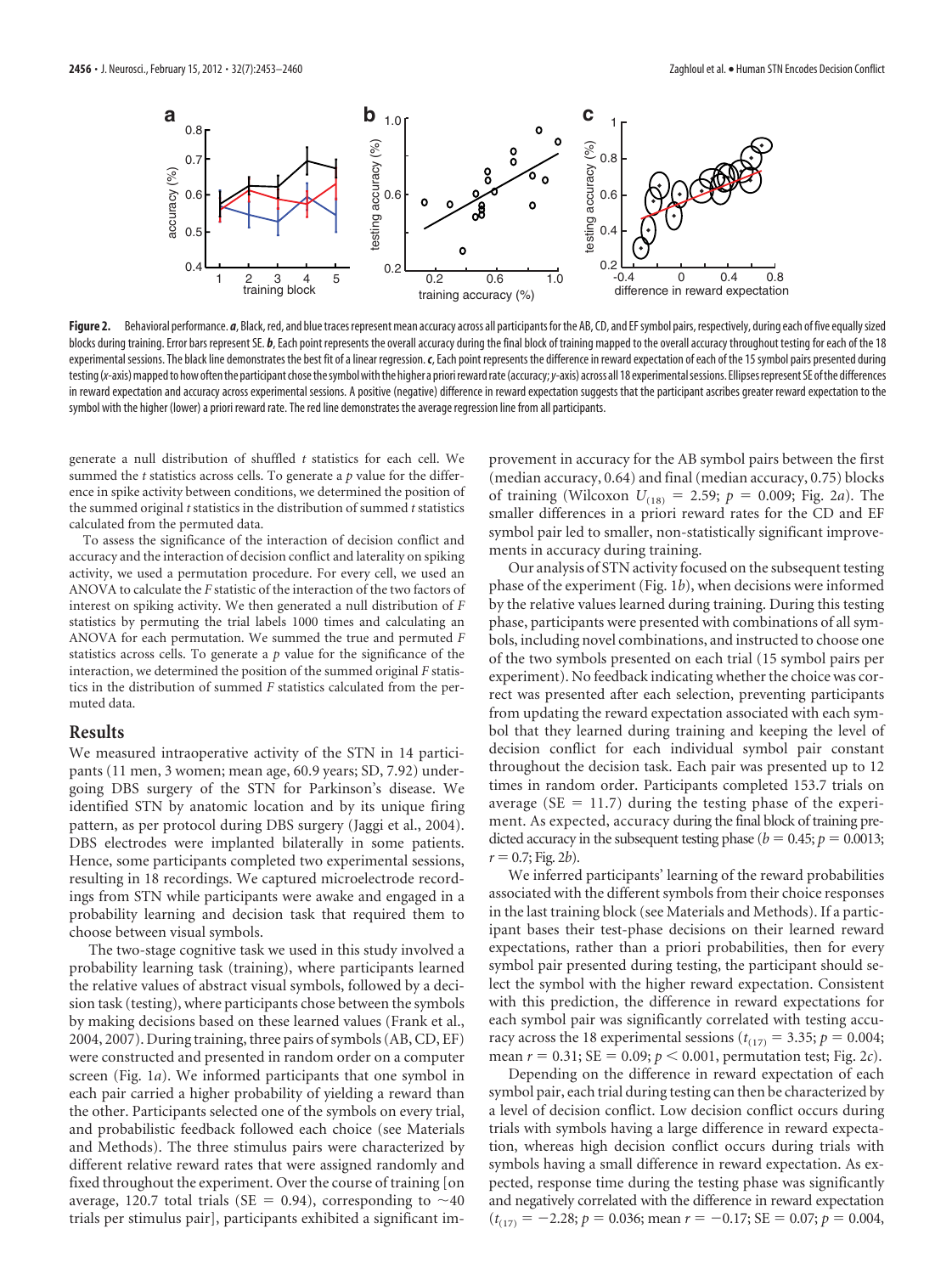

Figure 3. Spike activity during the decision task. *a*, Raster plot (top) and histogram (bottom) captured from a single STN cell during the decision task. The red line indicates the stimulus onset. The raster plot demonstrates spike activity during all 180 trials of the decision task. Histogram represents average spike rate for all trials using 50 ms bins. *b*, Average spike activity across all cells in response to all decision trials. The red line indicates stimulus onset. *c*, Pooled spike activity across all cells in response to all high (solid) and low (dashed) decision conflict trials. Red line indicates stimulus onset. Lines represent mean *z*-scored continuoustime firing rates. The grayshaded region representsthe interval between 100 and 400 ms afterstimulus onset used forstatisticalanalysis. d, Each point represents the mean spiking rate observed for each level of decision conflict for each of the 15 symbol pairs presented during testing, averaged across all 27 cells. Ellipses represent the SEs of decision conflict and spike rate across cells. The red line demonstrates the average regression line from all participants.*e*, Bars represent average spiking rates associated with three levels of decision conflict across all 27 cells. Error bars represent SE. Significant differences in spike activity are indicated with an asterisk.

permutation test), suggesting that the difference in reward expectation is an appropriate surrogate for decision conflict.

We extracted single-unit activity captured from STN microelectrode recordings while participants engaged in the decision task during testing to find 38 uniquely identified spike clusters (2.1 clusters per recording;  $SE = 0.29$ ). Average recorded waveforms and a histogram of interspike intervals from one spike cluster are shown in Figure 1*c*. We excluded spike clusters with median firing rates below 1 Hz from our analysis, under the assumption that they were incorrectly identified as independent spike clusters. We thus retained a total of 27 spike clusters, henceforth referred to as cells, yielding a mean of 1.5 cells per recording  $(SE = 0.31)$  for our analysis.

Representative spike activity recorded from a single STN cell in a single participant during the decision task, time locked to the presentation of symbol pairs, is shown in Figure 3*a*. There is a clear increase in spike activity around 200 ms following the presentation of symbol pairs  $(t = 0)$ . Spike activity across all recorded cells confirmed this response (Fig. 3*b*). Following the presentation of symbol pairs, as participants initiated the decision process, there was a consistent and significant increase in spike activity between 100 and 400 ms compared to baseline activity ( $t_{(26)} = 2.04$ ;  $p = 0.05$ ; SE = 0.057; *t* test across cells;  $p < 0.001$ , permutation test).

If the STN tracks decision conflict, as suggested by computational models (Gurney et al., 2001; Frank, 2006; Humphries et al., 2006; Bogacz and Gurney, 2007), then we would predict that spike activity would increase as the difference in reward expectations between symbols became smaller, or as decision conflict became larger. To visualize this prediction, we divided the difference in reward expectations, and hence decision conflict, into three equally sized bins and plotted the average pooled spiking activity for trials with the highest and lowest decision conflict (Fig. 3*c*). The increase in spike activity following stimulus presentation appears greater for trials associated with high decision conflict than with trials associated with low decision conflict.

To confirm this difference, we averaged spike activity between 100 and 400 ms after stimulus presentation for every level of decision conflict associated with each of the 15 symbol pairs presented during testing. We found that spike activity during this period after stimulus presentation was significantly correlated with decision conflict ( $t_{(26)} = 2.92$ ;  $p = 0.007$ ; mean  $r = 0.15$ ;  $SE = 0.05$ ;  $p = 0.004$ , permutation test; Figure 3*d*). When we divided decision conflict into three equally sized bins (five symbol pairs per bin corresponding to high, medium, and low decision conflict), we again found a significant correlation between spike activity during this period and the level of decision conflict  $(t<sub>(26)</sub> = 3.73; p = 0.0009; mean r = 0.36; SE = 0.09; p < 0.001,$ permutation test; Figure 3*e*). We did not find a significant relationship between spike activity and decision conflict for any other temporal epoch ( $p > 0.1$ ). Models that predict STN spike activity increases with decision conflict also predict that STN translates conflict into behavioral slowing (Frank, 2006; Bogacz and Gurney, 2007). Consistent with this prediction, we also found a significant correlation between spike activity 100 to 400 ms after stimulus presentation and response time ( $t_{(26)} = 2.26$ ;  $p = 0.03$ ; mean  $r = 0.12$ ; SE = 0.05;  $p = 0.016$ , permutation test).

If spike activity is significantly correlated with the level of decision conflict, we would expect significantly greater spike activity during high conflict trials compared to low conflict trials. To confirm this difference, we averaged spike activity between 100 and 400 ms after stimulus presentation and found a consistent and statistically significant difference between spike activity associated with high and low decision conflict ( $t_{(26)} = 2.36$ ;  $p =$ 0.026; SE = 0.053;  $p = 0.008$ , permutation test; Fig. 3e). Spike activity associated with high decision conflict was also significantly greater than activity associated with medium decision conflict ( $t_{(26)} = 2.71$ ;  $p = 0.013$ ; SE = 0.041;  $p = 0.005$ , permutation test), although spike activity associated with medium decision conflict was not significantly different than that associated with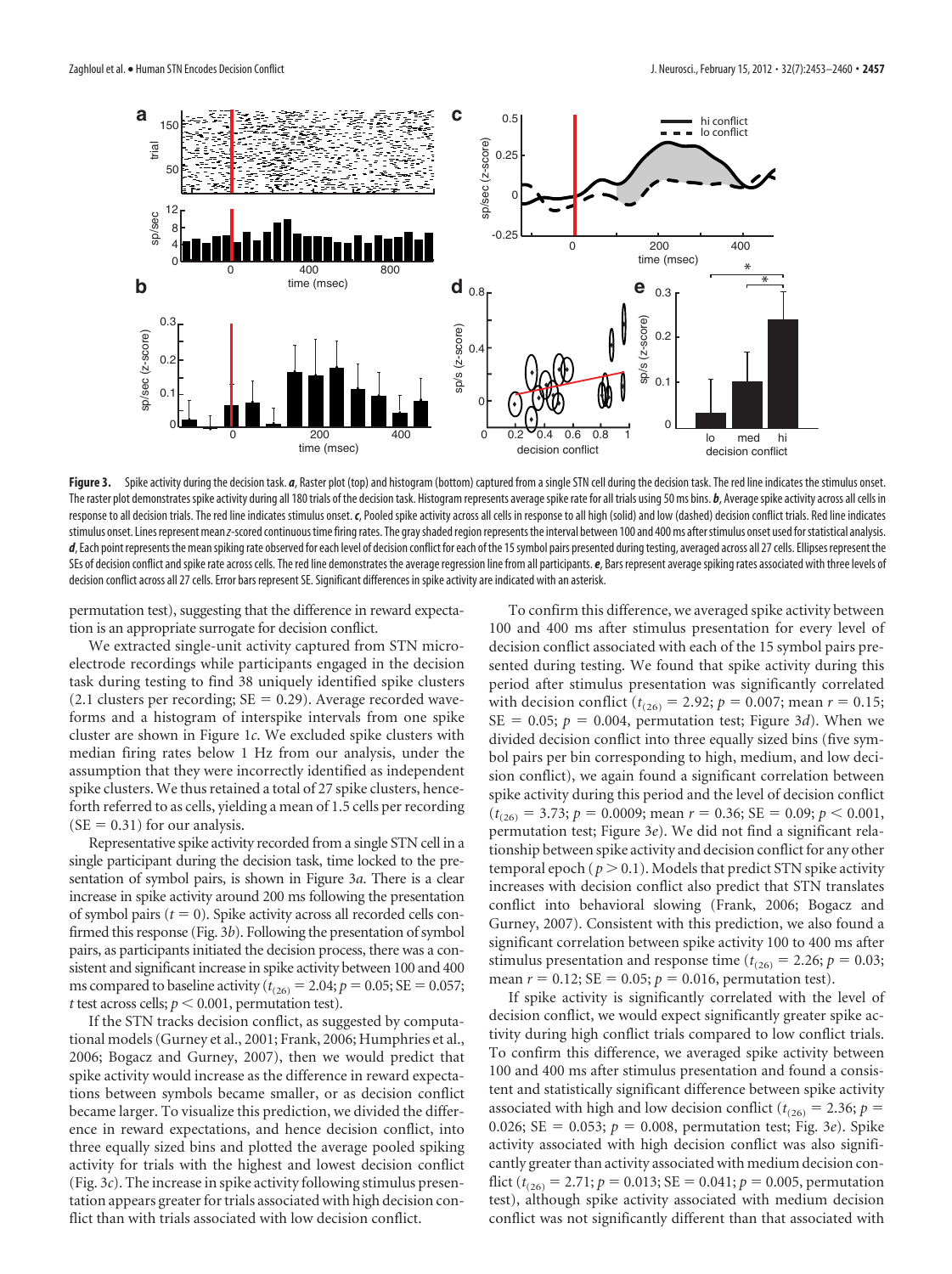low decision conflict ( $t_{(26)} = -0.90; p = 0.376; SE = 0.55; p = 0.55$ 0.94, permutation test).

We examined whether the correlation between spiking activity and decision conflict was modulated by the accuracy of choice. We identified trials when participants chose symbols with the higher a priori probability as accurate choices. Overall, spike rates were not significantly higher during accurate choices than inaccurate choices during the period between 100 and 400 ms after stimulus ( $t_{(26)} = 0.136$ ,  $p = 0.45$ ; SE = 0.05;  $p = 0.44$ , permutation test). During accurate choices, however, spike activity during this period was significantly correlated with decision conflict  $(t<sub>(26)</sub> = 2.39; p = 0.024; mean r = 0.13; SE = 0.05; p = 0.016,$ permutation test), while during inaccurate choices, there was not a significant correlation between spiking activity and decision conflict ( $t_{(26)} = 1.18$ ;  $p = 0.25$ ; mean  $r = 0.11$ ; SE = 0.09;  $p =$ 0.082, permutation test). Confirming that accuracy modulates the relation between decision conflict and STN spiking activity, we found a significant interaction between accuracy and decision conflict in determining spike activity ( $p = 0.013$ , permutation test).

To assess whether the level of decision conflict, and hence spiking activity, may be related to the total evidence of reward associated with each symbol pair instead of the difference in reward expectations, we examined conflict in the context of approach versus aversive cues. We assigned each symbol as a win (approach cue) if its a priori probability was  $> 0.5$ , and as a loss (aversive cue) if its a priori probability was  $<$  0.5 (Frank et al., 2007). In this paradigm, win/win symbol pairs carry the most evidence of reward and represent the highest level of decision conflict (Gurney et al., 2001; Bogacz and Gurney, 2007). We also performed the same analysis when we assigned approach and aversive cues based on reward expectations, rather than a priori probabilities. In both cases, we found no significant differences in response time or in spike activity between 100 and 400 ms after stimulus onset between win/win trials, loss/loss trials, and win/loss trials ( $t_{(26)} = 0.57$ ;  $p = 0.57$ ; SE = 0.11;  $p = 0.37$ , permutation test).

Because cortical models of action selection emphasize firing rates at the moment of action, and because the STN has traditionally been implicated in motor control, we investigated spiking rates for all cells time locked to the moment of selection, when participants pressed the left or right button (Fig. 4*a*). The mean response time across all experimental sessions between the presentation of stimuli and button press was  $1660 \text{ ms}$  (SE = 174 ms). During the 300 ms window immediately preceding the moment of selection, there remained a significantly higher level of spike activity compared to baseline ( $t_{(26)} = 2.31$ ;  $p = 0.028$ ; SE = 0.051;  $p < 0.001$ , permutation test). Spike activity decreased as participants made their selection.

We designated trials recorded from the right STN as ipsilateral when the right button was selected, and contralateral when the left button was selected. During this 300 ms window, there was greater spike activity during trials involving contralateral button presses compared to trials involving ipsilateral selections ( $t_{(26)}$  = 2.45;  $p = 0.021$ ; SE = 0.052;  $p = 0.019$ , permutation test; Fig. 4*b*,*c*). Notably, although decision conflict modulates spiking activity immediately after stimulus onset, there was no significant correlation between spike activity and decision conflict during this period before the button press ( $t_{(26)} = -1.16$ ;  $p = 0.25$ ; mean  $r = -0.06$ ; SE = 0.05;  $p = 0.12$ , permutation test). Because no feedback was presented, not surprisingly, we also found no relationship between decision conflict and spike activity at the end of the trial after selection, when inferred rewards would have been



Figure 4. Spike activity at the moment of action. *a*, Average spike activity across all cells time locked to button selection (red line). *b*, Pooled spike activity across all cells during all trials associated with contralateral (solid) and ipsilateral (dashed) button presses, time locked to button selection (red line). Lines represent mean *z*-scored continuous time firing rates. The gray shaded region represents the interval between 300 and 0 ms before button press used for statistical analysis. c, Average spike activity between 0 and 300 ms before button press for trials associated with contralateral and ipsilateral button presses. Error bars represent SE.

signaled ( $t_{(26)} = -0.84; p = 0.41;$  mean  $r = -0.05;$  SE = 0.06;  $p =$ 0.82, permutation test). Conversely, laterality not only affected spike rates immediately before the button press, but contralateral trials also exhibited a marginally significant increase in spiking activity compared to ipsilateral trials during the 100 to 400 ms window following stimulus presentation ( $t_{(26)} = 1.82$ ;  $p = 0.08$ ;  $SE = 0.047$ ;  $p = 0.005$ , permutation test). The effect of the interaction between laterality and decision conflict on spike activity during this period, however, was not significant ( $p = 0.38$ , permutation test).

#### **Discussion**

Using microelectrode recordings, we found an increase in singleunit STN activity when participants engaged in a decision, with STN activity increasing with the degree of decision conflict. Direct evidence of the relationship between STN spiking activity and decision conflict has been lacking despite computational models hypothesizing the presence of such a mechanism (Redgrave et al., 1999; Frank, 2006; Bogacz and Gurney, 2007). Previous evidence has been limited to imaging studies demonstrating increased STN activity with task complexity (Lehericy et al., 2006; Aron et al., 2007), and studies demonstrating increased theta oscillatory activity in human participants during conflictual decisions (Fumagalli et al., 2010; Cavanagh et al., 2011). The ability to directly measure STN spiking activity in humans undergoing DBS surgery here enabled us to directly demonstrate that STN spiking activity tracks the level of decision conflict as had been predicted by computational models and by indirect experimental evidence (Baunez et al., 2001; Desbonnet et al., 2004; Frank et al., 2007).

In our study, we defined decision conflict based on the difference in reward expectations, hence equating conflict with difficulty. Our analysis of response times suggests that such a paradigm captures decision conflict. We found no clear relationship between reward rates and accuracy or between decision conflict and spiking activity when we used a priori probability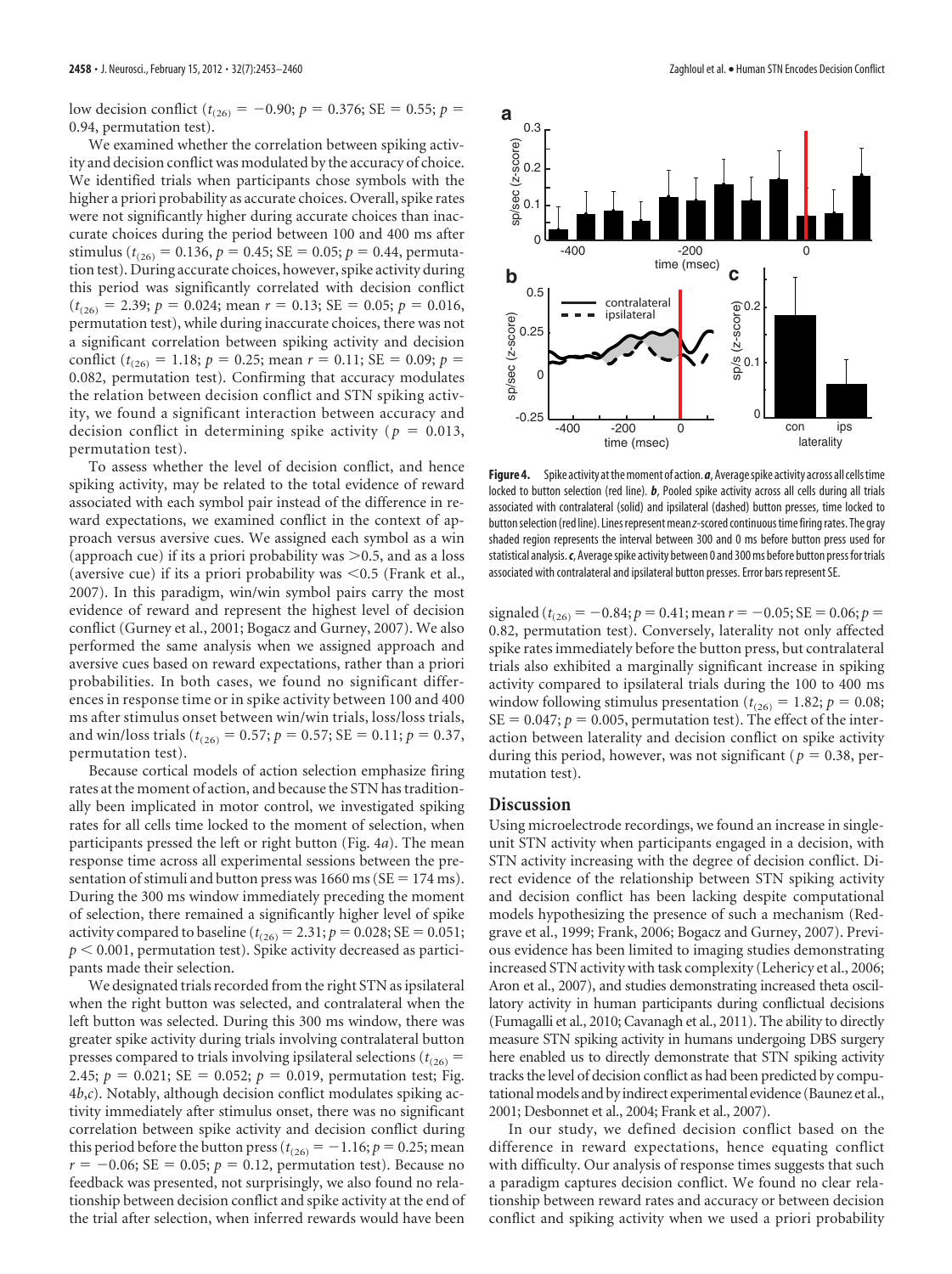associations (loss/loss). These analyses suggest that learning dictates choice in the decision task, and that the difficulty of choice, rather than approach or aversive cues, is the primary mediator of STN activity.

Notably, we found that the relationship between STN spike activity and decision conflict was modulated by choice accuracy and was absent during inaccurate choices. Accurate trials may simply reflect greater attentional resources exhibited by participants who were fully engaged in the task, whereas inaccurate trials may reflect either uninformed guessing, generating no response conflict before decision, or drifting attention. However, if STN activity serves to adjust decision thresholds (Ratcliff and Frank, 2012), then the observed interaction between accuracy and decision conflict suggests that STN activity slows responses during high conflict trials to increase accuracy.

The increases in STN spiking activity observed here occur around 200 ms after stimulus presentation. Previously observed changes in low frequency oscillatory power captured through local field potentials, which may reflect synaptic inputs, demonstrate a similar time course (Cavanagh et al., 2011). Furthermore, as with STN spiking activity, midfrontal scalp EEG activity (Cavanagh et al., 2011) also correlates with behavioral slowing during high conflict decisions, suggesting that both regions are involved in response conflict. Hence, the time course observed here may reflect not only the time to process visual information, but additionally the time to relay that information in the form of decision conflict from cortical to subcortical structures.

Consistent with existing hypotheses for the role of STN in motor control, we identified elevated STN activity before the moment of action and higher for contralateral compared to ipsilateral button presses. The elevated activity supports the notion that the STN transmits an inhibitory hold signal to the contralateral side until the moment of action. Decision conflict does not differentiate activity during this period, which occurs, on average, over 1 s after presentation of the stimuli, suggesting that by this point the decision has been made and spiking activity may simply reflect the motor component of the task. On the other hand, in the early stages of the decision period, activity is primarily determined by the level of decision conflict. During this period, laterality also affects spiking activity, but our results do not disentangle decision conflict related to choice valuation from response conflict related to competing motor commands in the STN (Pochon et al., 2008). These issues suggest that further studies on the role of STN in decision processes are warranted.

Although our data demonstrate that spike activity during the decision task is modulated by the level of decision conflict, our experimental setup does suffer from a number of limitations. First, the current study investigates activity of the STN in the intraoperative environment. This set up limits the number of trials we can record for each spike cluster, which in turn limits the power for analyses at the individual cell level. We focus our statistical analysis instead on the population response. Despite this limitation, however, we find these effects to be consistent across the population. Second, spiking rates in our data appear lower than those demonstrated in previous recordings of dorsal STN activity captured during DBS surgery. The lower spike rates observed here may reflect the physiological profile of the ventral

subdivision of the STN, they may reflect decreased spiking activity in the STN during a cognitive task, or they may reflect incomplete spike acquisition during spike sorting due to variations in action potential height related to the cardiac cycle. Although further studies are needed to explore this discrepancy, the fact that spiking activity recorded here does demonstrate a significant relationship with decision conflict still demonstrates the role the STN may play in mediating decision processes. Finally, given our experimental paradigm, all data recorded here are captured from the STN of Parkinson's patients. Although these patients exhibit abnormalities in basal ganglia function, the patients selected for our study exhibited normal range cognitive function and were able to demonstrate learning in a complex probabilistic task. Our data suggests that the relationship between decision conflict and STN spiking activity may also exist in the normal population.

Our data support computational and theoretical models that suggest that the basal ganglia play an important role in decision processes. There is substantial evidence for cortically based action selection, especially in the context of sensorimotor tasks (Shadlen and Newsome, 2001; Gold and Shadlen, 2007). For example, when animals are trained to saccade in response to the coherent movement of dots, electrical stimulation of frontal eye fields during the decision period results in eye movements toward choice targets, suggesting that some form of action selection is encoded directly in sensory and motor cortical areas (Gold and Shadlen, 2002, 2007). That STN activity tracks decision conflict in our data does not contradict these findings, but instead suggests that STN activity may participate in decisions by adjusting the process of evidence integration.

The notion that the basal ganglia can participate in action selection is compelling for several reasons. For one, such a functional architecture reduces the number of reciprocal connections needed to convert valuation to action selection across multiple cortical areas (Redgrave et al., 1999; Frank, 2006; Bogacz and Gurney, 2007; Bogacz, 2007). Second, in the event that an organism is selecting between multiple possibilities, action selection mediated by a central mechanism simplifies the decision process (McMillen and Holmes, 2006; Bogacz and Gurney, 2007). Third, it is possible that a centrally mediated action selection circuit can more readily adjust decision thresholds dynamically. STN activity may thus set a level of inhibition that must be exceeded to proceed with a designated action. And fourth, that STN activity in our study tracks decision conflict in a cognitive task that involves a learning and decision component suggests that the STN's role in action selection may be generalizable to other abstract decision processes (Doya, 2008; Rangel et al., 2008; Kable and Glimcher, 2009).

#### **References**

- Aron AR, Behrens TE, Smith S, Frank MJ, Poldrack RA (2007) Triangulating a cognitive control network using diffusion-weighted magnetic resonance imaging (MRI) and functional MRI. J Neurosci 27:3743–3752.
- Baunez C, Lardeux S (2011) Frontal cortex-like functions of the subthalamic nucleus. Front Syst Neurosci 5:83.
- Baunez C, Humby T, Eagle DM, Ryan LJ, Dunnett SB, Robbins TW (2001) Effects of STN lesions on simple vs choice reaction time tasks in the rat: preserved motor readiness, but impaired response selection. Eur J Neurosci 13:1609 –1616.
- Bogacz R (2007) Optimal decision-making theories: linking neurobiology with behaviour. Trends Cogn Sci 11:118 –125.
- Bogacz R, Gurney K (2007) The basal ganglia and cortex implement optimal decision making between alternative actions. Neural Comput 19:442– 477.
- Cavanagh JF, Wiecki TV, Cohen MX, Figueroa CM, Samanta J, Sherman SJ,